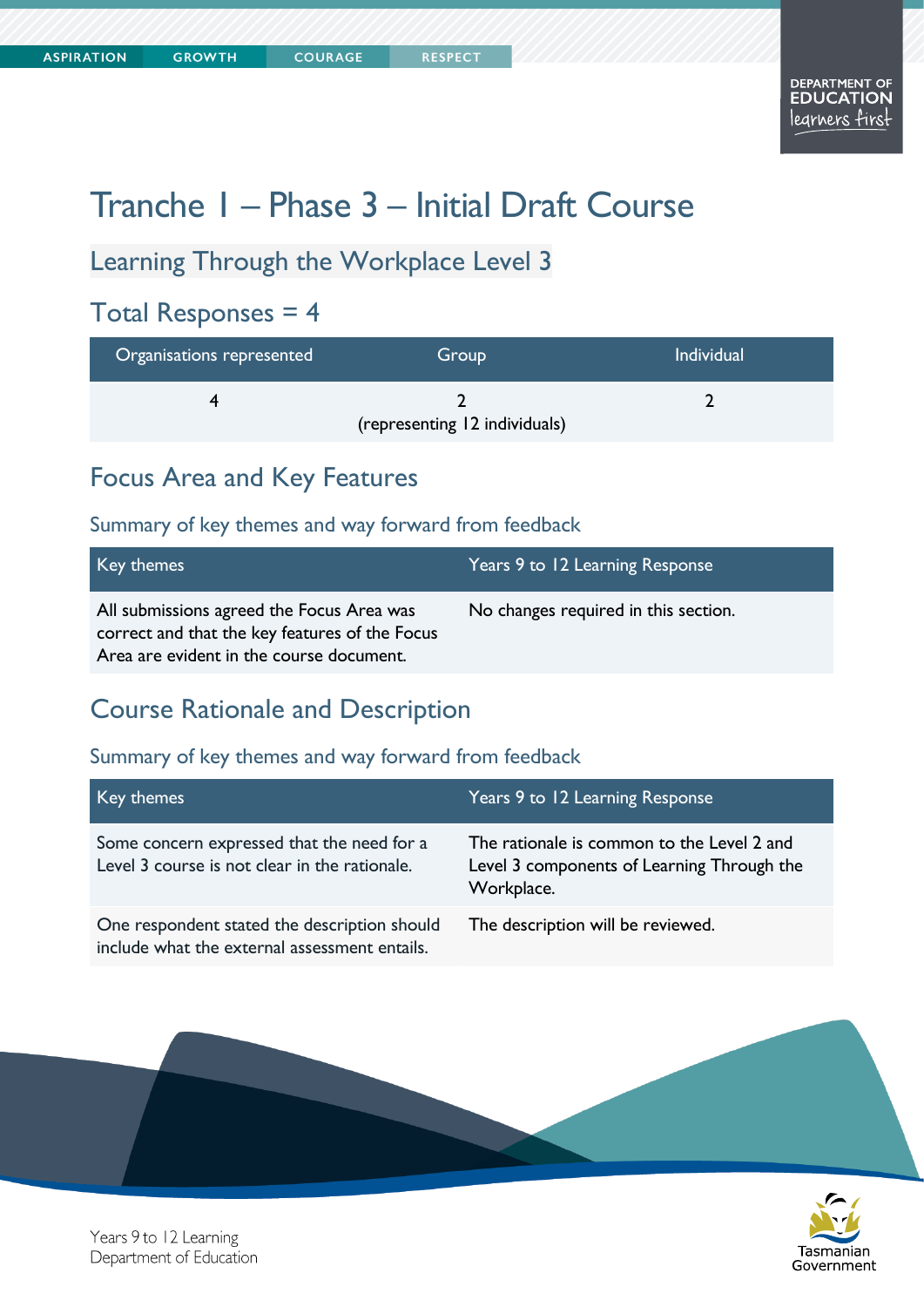# Integration of General Capabilities

#### Summary of key themes and way forward from feedback

| Key themes                                                                                                                                                                                           | Years 9 to 12 Learning Response             |
|------------------------------------------------------------------------------------------------------------------------------------------------------------------------------------------------------|---------------------------------------------|
| Of those who responded, all agreed the<br>General Capabilities identified are appropriate<br>for embedding within the course content and<br>outcomes, and that it is clear how they are<br>embedded. | No further action required in this section. |

### Pathways

#### Summary of key themes and way forward from feedback

| Key themes                                                            | Years 9 to 12 Learning Response                    |
|-----------------------------------------------------------------------|----------------------------------------------------|
| One group response noted the pathways out<br>are not specific enough. | This section will be reviewed for greater clarity. |

### Course Requirements

### Summary of key themes and way forward from feedback

| Key themes                                                                                                          | Years 9 to 12 Learning Response                                                                                                                                                |
|---------------------------------------------------------------------------------------------------------------------|--------------------------------------------------------------------------------------------------------------------------------------------------------------------------------|
| Clarification was sought whether Module I of<br>the Level 2 course is a prerequisite as it is<br>assumed knowledge. | It is not a prerequisite, but the learner is<br>required to have the knowledge and skills as<br>there is not time to repeat them.                                              |
|                                                                                                                     | It would be difficult to succeed in the Level 3<br>course without this prior knowledge and skills.<br>The wording of this requirement will be<br>reviewed for greater clarity. |

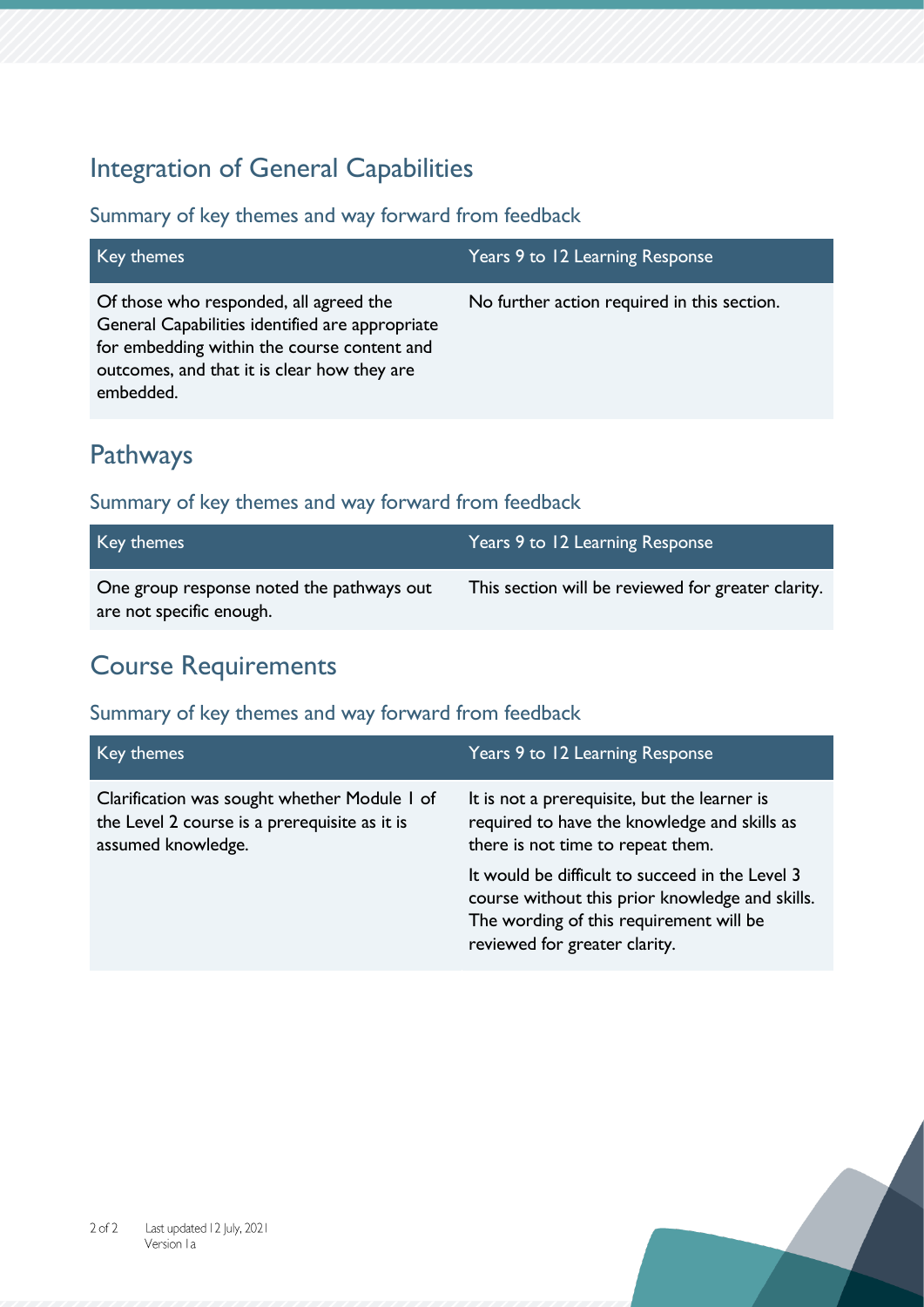# Course Structure, Delivery and Progression

### Summary of key themes and way forward from feedback

| Key themes                                       | Years 9 to 12 Learning Response              |
|--------------------------------------------------|----------------------------------------------|
| All respondents agreed the course structure,     | No changes required to these sections of the |
| delivery, and progression are clear and logical. | course document.                             |

### Module Content

#### Summary of key themes and way forward from feedback

| Key themes                                                                                                                                                                                                                                                                                                                               | Years 9 to 12 Learning Response                                                                                                             |
|------------------------------------------------------------------------------------------------------------------------------------------------------------------------------------------------------------------------------------------------------------------------------------------------------------------------------------------|---------------------------------------------------------------------------------------------------------------------------------------------|
| In relation to Modules 2 and 3 one respondent<br>commented: "As the skills log and learning<br>journal are utilised extensively for assessment, a<br>comprehensive template targeting specific<br>requirements of the student will be required."                                                                                         | The inclusion of the Skills Log template and<br>Learning Journal template as Appendices in the<br>final draft will make this more explicit. |
| Feedback from the Aboriginal Education Unit<br>stated that there is the potential to focus on<br>equality, racism, culturally safe workplaces in<br>Module 1, to prepare students for Modules 2<br>and 3. Also that there is potential for<br>exploration of skill sets required in Aboriginal<br>and Torres Strait Islander workplaces. | This will be noted and further elaborated in the<br>Implementation Guide.                                                                   |

# Criteria and Standards

### Summary of key themes and way forward from feedback

| Key themes                                                                                                                     | Years 9 to 12 Learning Response                                                                                                                                   |
|--------------------------------------------------------------------------------------------------------------------------------|-------------------------------------------------------------------------------------------------------------------------------------------------------------------|
| Group and individual respondents requested<br>more information about how the externally<br>assessed criteria will be assessed. | External assessment specifications will be<br>developed and will include a presentation to a<br>panel. A written examination is inappropriate<br>for this course. |
| One respondent provided detailed feedback<br>about specific criteria and standard descriptors.                                 | All criteria and standard descriptors will be<br>reviewed considering feedback.                                                                                   |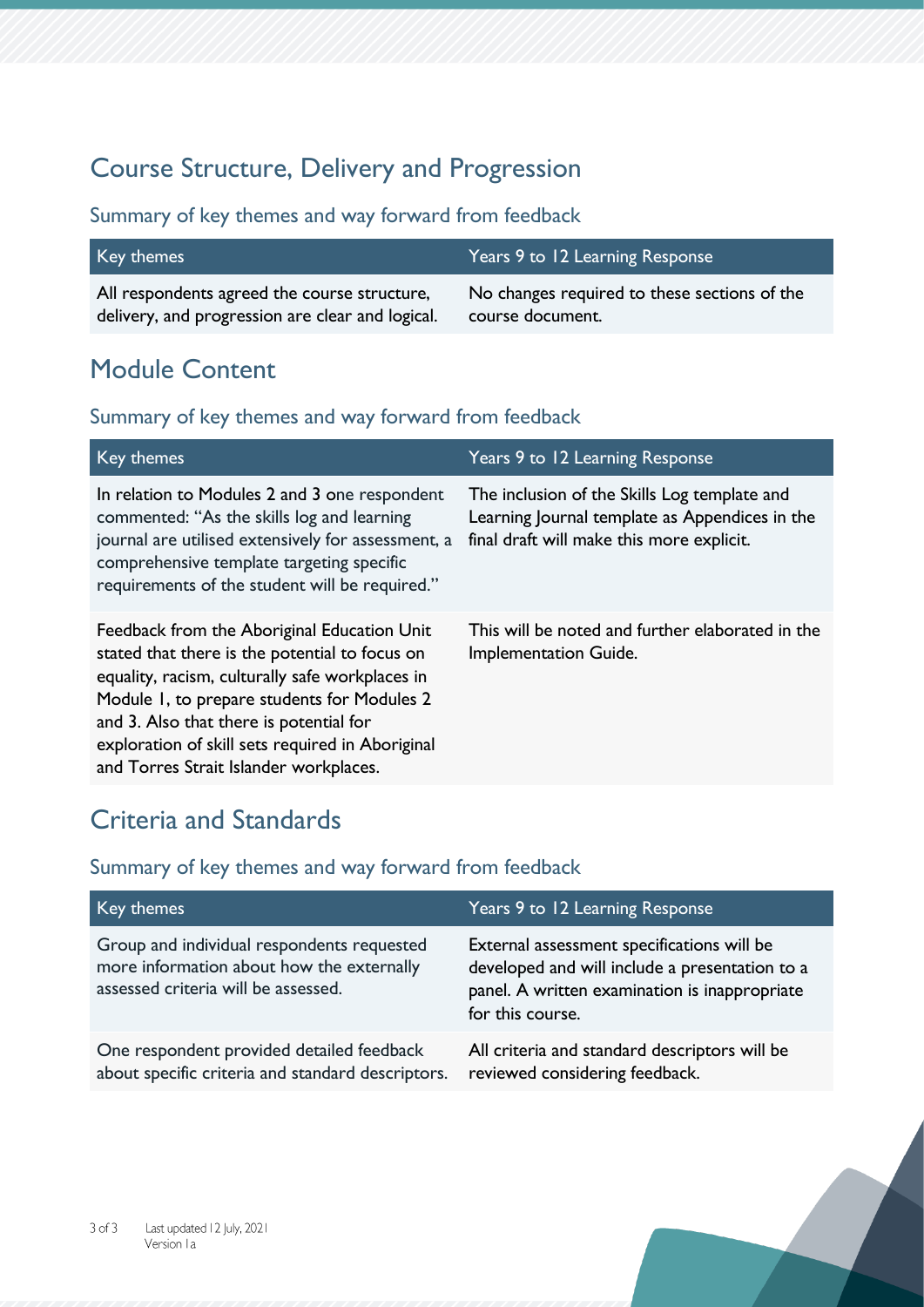# Appendix 1 - Line of Sight

#### Summary of key themes and way forward from feedback

| Key themes | Years 9 to 12 Learning Response |
|------------|---------------------------------|
|            |                                 |

Of those who responded, all agreed the Line of No action required. Sight is clear.

# Appendix 2 – Alignment to Curriculum Frameworks

#### Summary of key themes and way forward from feedback

| Key themes                                                                              | Years 9 to 12 Learning Response |
|-----------------------------------------------------------------------------------------|---------------------------------|
| Of those who responded, all agreed the<br>alignment to curriculum frameworks is useful. | No further action required.     |

### Appendix 3 – Work Requirements

### Summary of key themes and way forward from feedback

| Key themes                                                                                                                                                                                                        | Years 9 to 12 Learning Response                                                                                                                                                                                                                                                                                                                                                                                         |
|-------------------------------------------------------------------------------------------------------------------------------------------------------------------------------------------------------------------|-------------------------------------------------------------------------------------------------------------------------------------------------------------------------------------------------------------------------------------------------------------------------------------------------------------------------------------------------------------------------------------------------------------------------|
| Most responses agreed the work requirements<br>seem appropriate for the course content, focus<br>area and level.                                                                                                  | No further action required.                                                                                                                                                                                                                                                                                                                                                                                             |
| One respondent queried whether multimodal<br>responses could be used in learning journals.                                                                                                                        | Multimodal responses can be a negotiated<br>format. This will be made more explicit.                                                                                                                                                                                                                                                                                                                                    |
| One group response stated:<br>"The Work Requirements are too long.<br>Staff workload in WP visits will be too large if<br>class sizes are of a usual size - and most schools<br>can't support small class sizes." | Length of Work Requirements will be re-<br>considered as part of the process of developing<br>the final draft.<br>The requirement or expectation of staff visiting<br>workplaces depends on the nature of the<br>workplace learning being undertaken.<br>The Work Requirements are explicit that the<br>workplace supervisor verifies the skills log, and<br>the teacher is expected to assess the Learning<br>Journal. |